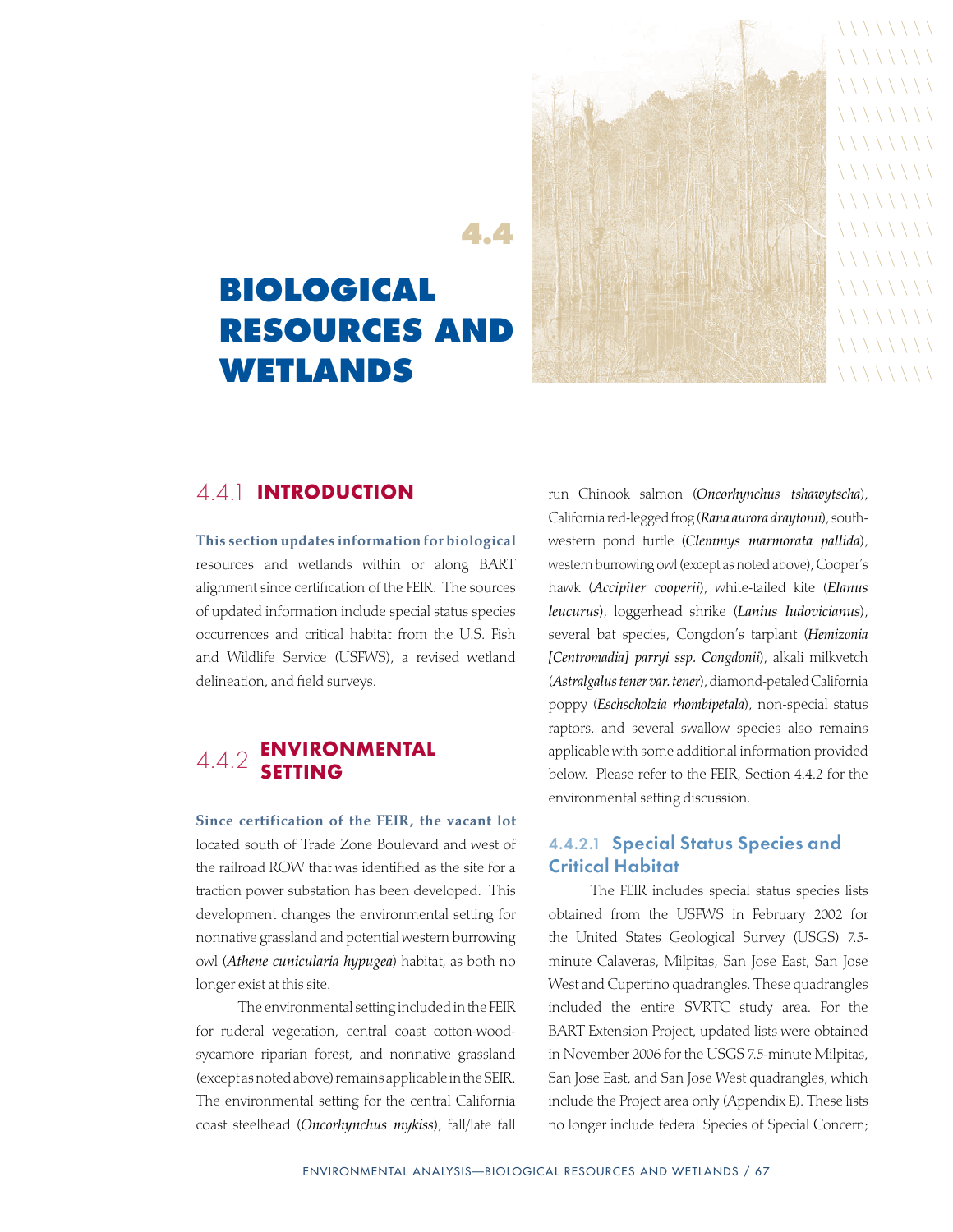however, there are no changes to the environ-mental setting for these species included in the  $FEIR<sup>1</sup>$ . The differences between the 2002 and 2006 lists for the three quadrangles are as follows:

The riparian brush rabbit (*Sylvilagus bachmani riparius*) and the robust spineflower (*Chorizanthe robusta var. robusta*) were removed from the list, as these species are considered extirpated from the area. The Sacramento splittail (*Pogonichthys macrolepidotus*) was also removed. Critical habitat for the Alameda whipsnake (*Masticophis lateralis eury-xanthus*) and the Central Valley spring-run Chinook (*Oncorhynchus tshawytscha*) was removed.

The conservancy fairy shrimp (*Branchinecta conservatio*) was added to the list as an endangered species. The western snowy plover (*Charadruis alexandrinus nivosus*) and the central population of the California tiger salamander (*Ambystoma californiense*) were added as threatened species. The California sea blite (*Suaeda californica*) was added as an endangered species. Critical habitat for the vernal pool tadpole shrimp (*Lepiduras packardi*), central California coast steelhead, and California red-legged frog was added. The species and critical habitats that have been added to the 2006 list are included in Table 4.4–1, which describes the potential presence of these species and habitats in the Project area.

The only noteworthy change to the federal special status species lists is the addition of critical habitat for the central California coast steelhead. The USFWS designated this critical habitat on September 2, 2005 (Federal Register 70(170): 52488-52627). The BART Extension Project is located within the Santa Clara Hydrologic Unit 2205 (Figure 4.4-1) where Upper Penitencia Creek and Coyote Creek are designated critical habitat within the Project area. Critical habitat includes the known physical and biological features (called primary constituent elements) that are essential to the conservation of the species and that may require special management considerations or protection. In the case of the central California coast steelhead, these primary constituent elements include both freshwater and marine environments as the species is

anadromous, meaning adults migrate from the ocean to spawn in freshwater where their offspring hatch and rear prior to migrating back to the ocean until maturity. The primary constituent elements of critical habitat for the central California coast steelhead include:

- $\Box$  Freshwater spawning sites with water quantity and quality conditions and substrate supporting spawning, incubation, and larval development.
- $\Box$  Freshwater rearing sites with water quantity and floodplain connectivity to form and maintain physical habitat conditions and support juvenile growth and mobility; water quality and forage (including aquatic invertebrates and fishes) supporting juvenile development; and natural cover such as submerged and overhanging large wood, aquatic vegetation, large rocks and boulders, and side channels.
- **D** Freshwater migration corridors free of obstruction with water quantity and quality conditions and natural cover supporting juvenile and adult mobility and survival.
- $\Box$  Estuarine areas free of obstruction with water quality, water quantity, and salinity conditions supporting juvenile and adult physiological transitions between fresh and saltwater; natural cover; and juvenile and adult forage.
- <sup>1</sup> Nearshore marine areas free of obstruction with water quality and quantity conditions and forage supporting growth and maturation; and natural cover.
- **Offshore marine areas with water quality** conditions and forage supporting growth and maturation.

The Project area contains one of the six constituent elements of critical habitat, as it includes freshwater migration corridors.The Project area does not include appropriate habitat for spawning and rearing, estuarine areas, or marine areas.

<sup>1</sup> Table 4.4-2 in the FEIR identifies the federal Species of Special Concern in the SVRTC study area.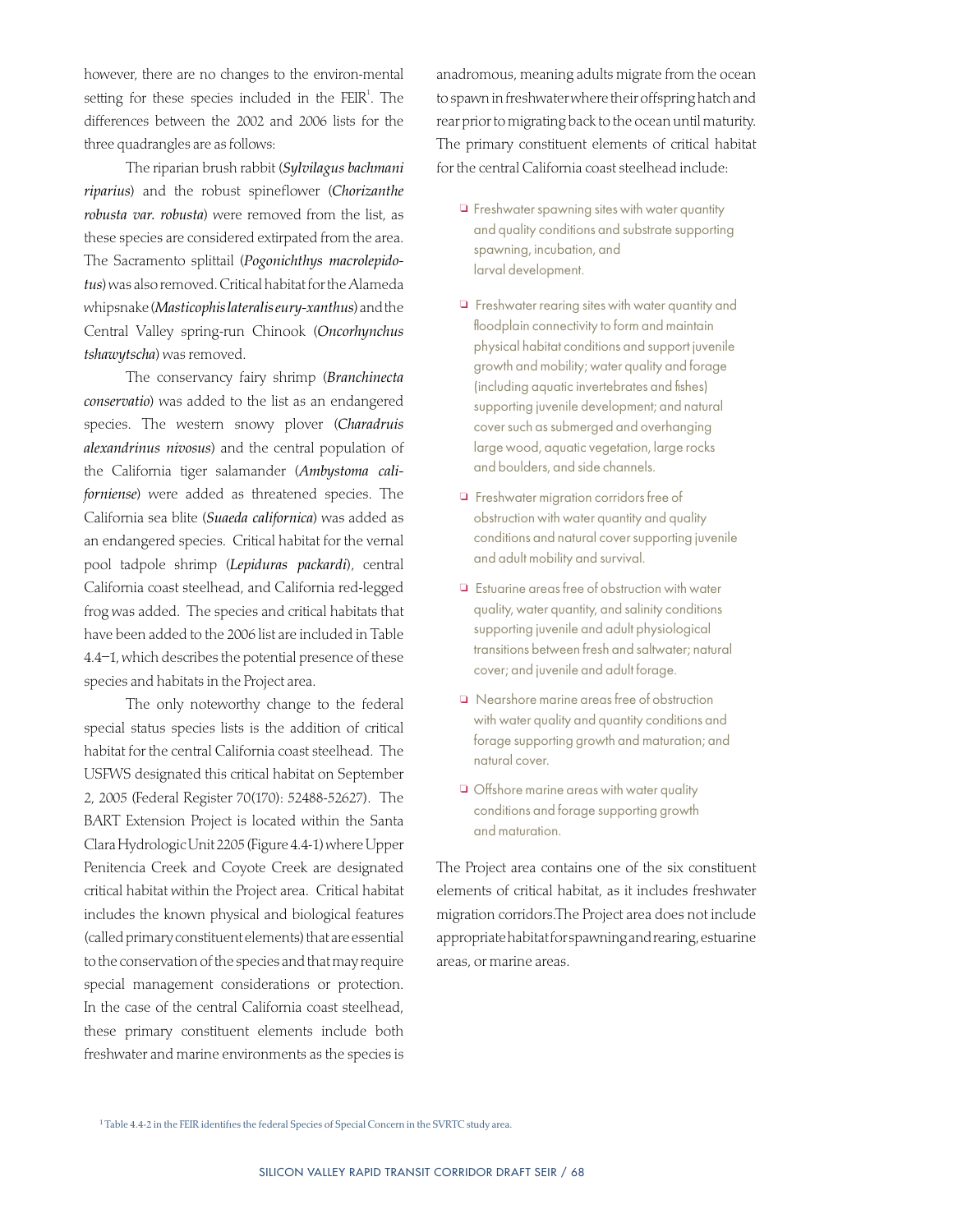#### **TABLE 4.4-1:**

| Special-Status Plant and Wildlife Species, Their Status, and<br><b>Potential Occurrence in the Project Area</b> |                 |                         |                                                                                                                                                                                                    |                                                                                                                                                  |  |  |  |  |  |
|-----------------------------------------------------------------------------------------------------------------|-----------------|-------------------------|----------------------------------------------------------------------------------------------------------------------------------------------------------------------------------------------------|--------------------------------------------------------------------------------------------------------------------------------------------------|--|--|--|--|--|
| <b>SPECIES</b>                                                                                                  | <b>STATUS</b>   |                         | <b>HABITAT</b>                                                                                                                                                                                     | POTENTIAL PRESENCE<br><b>IN PROJECT AREA</b>                                                                                                     |  |  |  |  |  |
|                                                                                                                 | <b>FEDERALI</b> | <b>STATE</b><br>or CNPS |                                                                                                                                                                                                    |                                                                                                                                                  |  |  |  |  |  |
| <b>INVERTEBRATES</b>                                                                                            |                 |                         |                                                                                                                                                                                                    |                                                                                                                                                  |  |  |  |  |  |
| Conservancy fairy shrimp<br>Branchinecta conservatio                                                            | E               |                         | Vernal pools in Central Valley<br>and coast ranges                                                                                                                                                 | No suitable habitat in Project area                                                                                                              |  |  |  |  |  |
| Vernal pool tadpole shrimp<br>critical habitat<br>Lepiduras packardi                                            | E, X            |                         | Critical habitat includes areas<br>that support vernal pools or<br>other ephemeral ponds and<br>depressions and associated<br>watersheds                                                           | Critical habitat designated in<br>Alameda County west of I-880<br>(not in Project area)                                                          |  |  |  |  |  |
| <b>FISH</b>                                                                                                     |                 |                         |                                                                                                                                                                                                    |                                                                                                                                                  |  |  |  |  |  |
| Central California coast<br>steelhead<br>critical habitat<br>Oncorhynchus mykiss                                | T, X            |                         | Critical habitat includes fresh-<br>water spawning, rearing, and<br>migration sites with appropriate<br>water quantity and quality;<br>estuarine areas: nearshore and<br>offshore marine areas     | Critical habitat includes Upper<br>Penitencia Creek, Coyote Creek,<br>and the Guadalupe River in<br>Project area                                 |  |  |  |  |  |
| <b>AMPHIBIANS</b>                                                                                               |                 |                         |                                                                                                                                                                                                    |                                                                                                                                                  |  |  |  |  |  |
| California tiger salamander<br>(central population)<br>Ambystoma californiense                                  | Т               | <b>SC</b>               | Grasslands and low foothill<br>regions where aquatic sites are<br>available for breeding; prefer<br>natural ephemeral pools or<br>ponds that mimic them (stock<br>ponds that dry out periodically) | Suitable but degraded habitat in<br>Project area; potential presence<br>considered minimal                                                       |  |  |  |  |  |
| California red-legged frog<br>critical habitat<br>Rana aurora draytonii                                         | T, X            | <b>SC</b>               | Aquatic habitats such as<br>streams, ponds, marshes, and<br>stock ponds; also riparian<br>and upland habitats                                                                                      | Critical habitat designated in north-<br>central Santa Clara County, south<br>of Sierra Road and west of Mount<br>Hamilton (not in Project area) |  |  |  |  |  |
| <b>REPTILES</b>                                                                                                 |                 |                         |                                                                                                                                                                                                    |                                                                                                                                                  |  |  |  |  |  |
| None                                                                                                            |                 |                         |                                                                                                                                                                                                    |                                                                                                                                                  |  |  |  |  |  |
| <b>MAMMALS</b>                                                                                                  |                 |                         |                                                                                                                                                                                                    |                                                                                                                                                  |  |  |  |  |  |
| None                                                                                                            |                 |                         |                                                                                                                                                                                                    |                                                                                                                                                  |  |  |  |  |  |
| <b>BIRDS</b>                                                                                                    |                 |                         |                                                                                                                                                                                                    |                                                                                                                                                  |  |  |  |  |  |
| Western snowy plover<br>Charadruis alexandrinus<br>nivosus                                                      | Т               | <b>SC</b>               | Coastal beaches; flat, open<br>areas with sandy or saline<br>substrates                                                                                                                            | No suitable habitat in Project area                                                                                                              |  |  |  |  |  |
| <b>PLANTS</b>                                                                                                   |                 |                         |                                                                                                                                                                                                    |                                                                                                                                                  |  |  |  |  |  |
| California sea blite<br>Suaeda californica                                                                      | Ε               | 1B                      |                                                                                                                                                                                                    | Coastal salt marshes and swamps No suitable habitat in Project area                                                                              |  |  |  |  |  |
| San Joaquin spearscale<br>Atriplex joaquiniana                                                                  |                 | 1 B                     | Alkali grassland or meadow/<br>wetlands, or at the margins of<br>alkali scrub                                                                                                                      | No suitable habitat in Project area                                                                                                              |  |  |  |  |  |
| <b>Big-scale balsamroot</b><br>Balsamorhiza macrolepis<br>var. macrolepis                                       |                 | 1 B                     | Rocky annual grassland slopes,<br>foothill woodland hillsides,<br>sometimes on serpentine soil                                                                                                     | No suitable habitat in Project area                                                                                                              |  |  |  |  |  |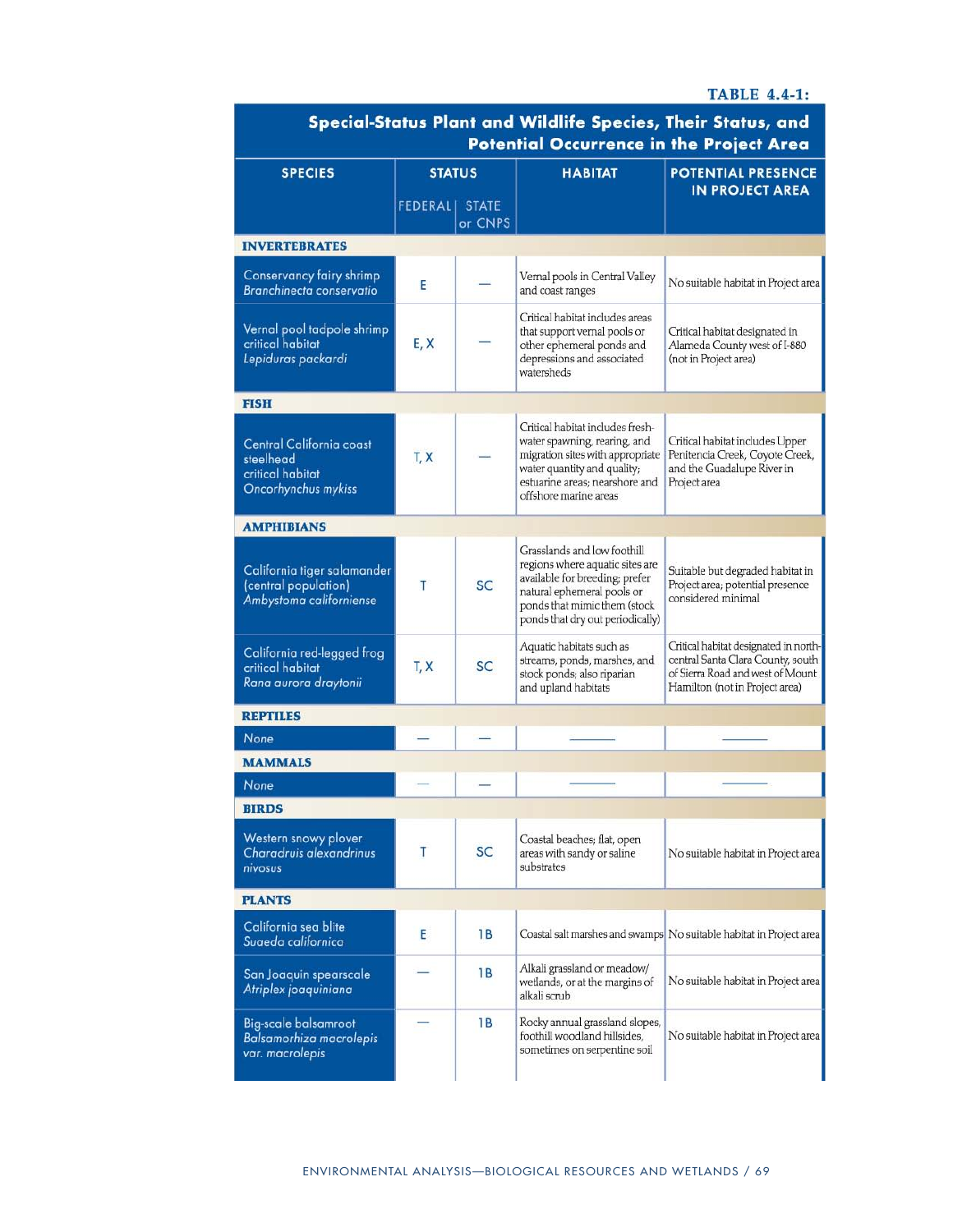

Figure 4.4‑1: Critical Habitat in the Project Area for the Central California Coast Steelhead Source: Federal Register, Vol. 70, No. 170, p.52570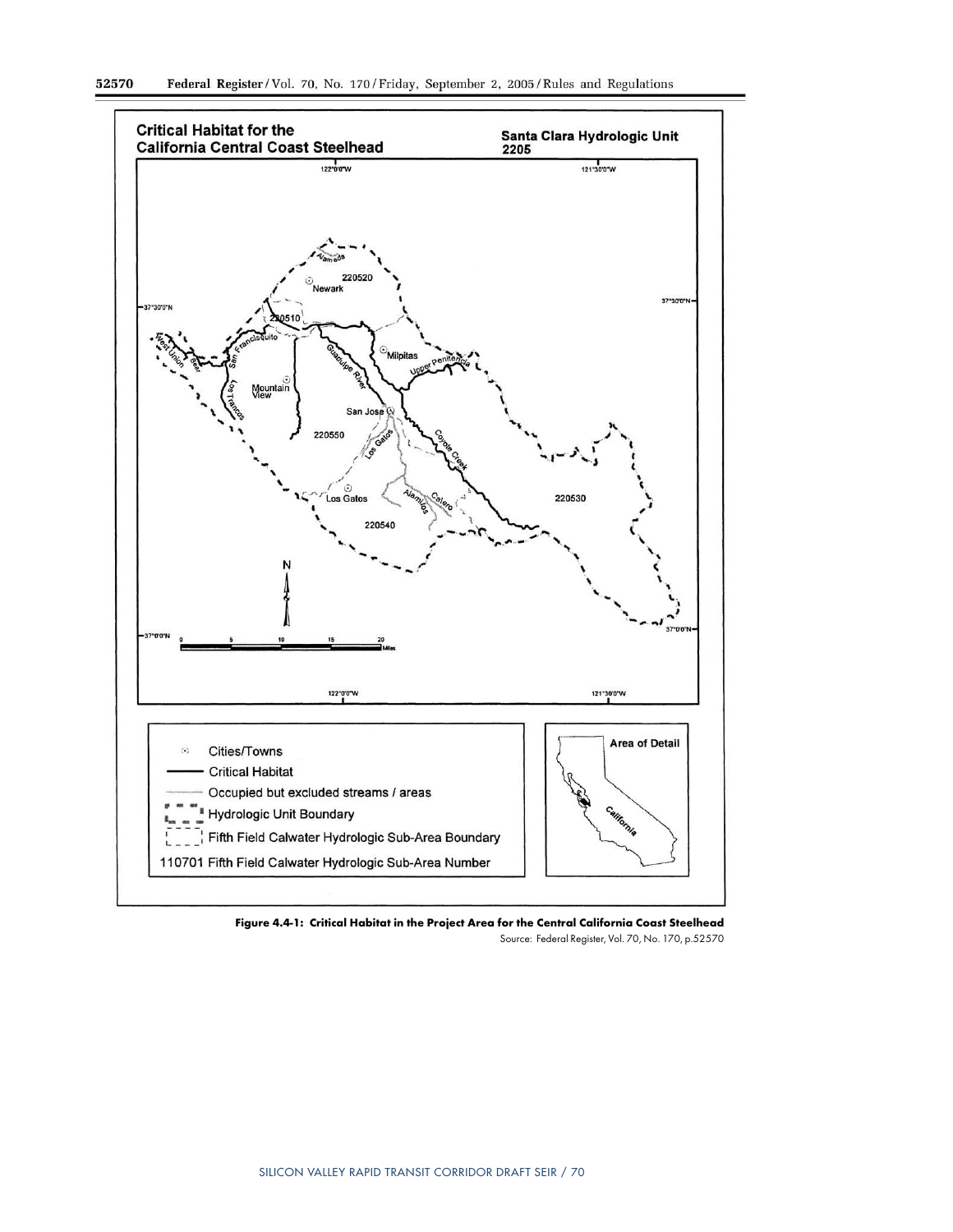In addition to the federal special status species lists, an updated list from the California Department of Fish and Game's California Natural Diversity Database (CNDDB) was obtained in November 2006 and compared to both the information in the FEIR, which was based on 2002 and 2003 data, and the Biological and Wetlands Resources Technical Report (Parsons Corporation and VTA 2003), one of the technical documents that supported the information in the FEIR. The CNDDB species occurrence records added to the database include Cooper's hawk, alkali milkvetch, burrowing owl, brittlescale (*Atriplex depressa*), San Joaquin spearscale (*Atriplex joaquiniana*), big-scale balsamroot (*Balsamorhiza macrolepis var. macrolepis*), Congdon's tarplant, San Francisco collinsia (*Collinsia multicolor*), white-tailed kite, western pond turtle, Hoover's button-celery (*Eryngium aristulatum var. hooveri*), arcuate bush mallow (*Malacothamnus arcuatus*), Alameda song sparrow (*Melospiza melodia pusillula*), Horn's micro-blind harvestman (*Microcina homi*), and California sea blite (*Suaeda californica*). Of these occurrences, only the San Joaquin spearscale, big-scale balsamroot, San Francisco collinsia, and arcuate bush mallow were not previously discussed in the FEIR and/or the Biological and Wetlands Resources Technical Report. These species are included in Table 4.4-2, which describes the potential presence of these species in the Project area.

The California Native Plant Society (CNPS) list was also reviewed. Any noteworthy changes to the CNPS list are included in the discussion above.

# 4.4.2.2 Wetlands and Waters of the United States

The FEIR included information from a wetland delineation conducted in 2003, which included a delineation of waters of the United States<sup>2</sup>. A subsequent wetland delineation was completed in the fall 2006 for the area from the planned BART Warm Springs Station to Montague Expressway. This delineation included areas not previously identified in the 2003 delineation. Confirmation of the revised delineation by the Army Corps of Engineers is pending

A comparison between the two delineations is shown in Table 4.4–2.

#### 4.4.2.3 Field Surveys

Additional field surveys of the Project area were conducted in 2005 and 2006. These field surveys provided noteworthy information about the occurrence of Congdon's tarplant in the Project area or near the Project vicinity.

In 2005, more than 100 flowering Congdon's tarplants were observed east of railroad ROW and south of Calaveras Boulevard, in the general vicinity of the proposed South Calaveras Future Station (compared to 12 flowering plants discussed in the FEIR). No Congdon's tarplants were observed north of Calaveras Boulevard near this area. In 2006, fewer living Congdon's tarplants were observed, and dead individuals were noted in the same area as seen in 2005. Therefore, Congdon's tarplant is still assumed to be present to the extent identified in 2005.

## 4.4.3 REGULATORY SETTING

The regulatory setting included in the FEIR describing the federal Endangered Species Act, Migratory Bird Treaty Act, Magnuson-Stevens Fishery Conservation and Management Act, federal Clean Water Act, Executive Order 11990, "Protection of Wetlands," Executive Order 13112, "Invasive Species," the California Endangered Species Act, the California Native Plant Protection Act, the California Fish and Game Code, the Porter-Cologne Water Quality Control Act, and other agency consultations remains applicable in the SEIR. Please refer to Section 4.4.2.2 of the FEIR for this discussion.

<sup>2</sup> Parsons Corporation, Biological and Wetlands Resources Technical Report, May 2003 (revised by Santa Clara Valley Transportation Authority, 2003).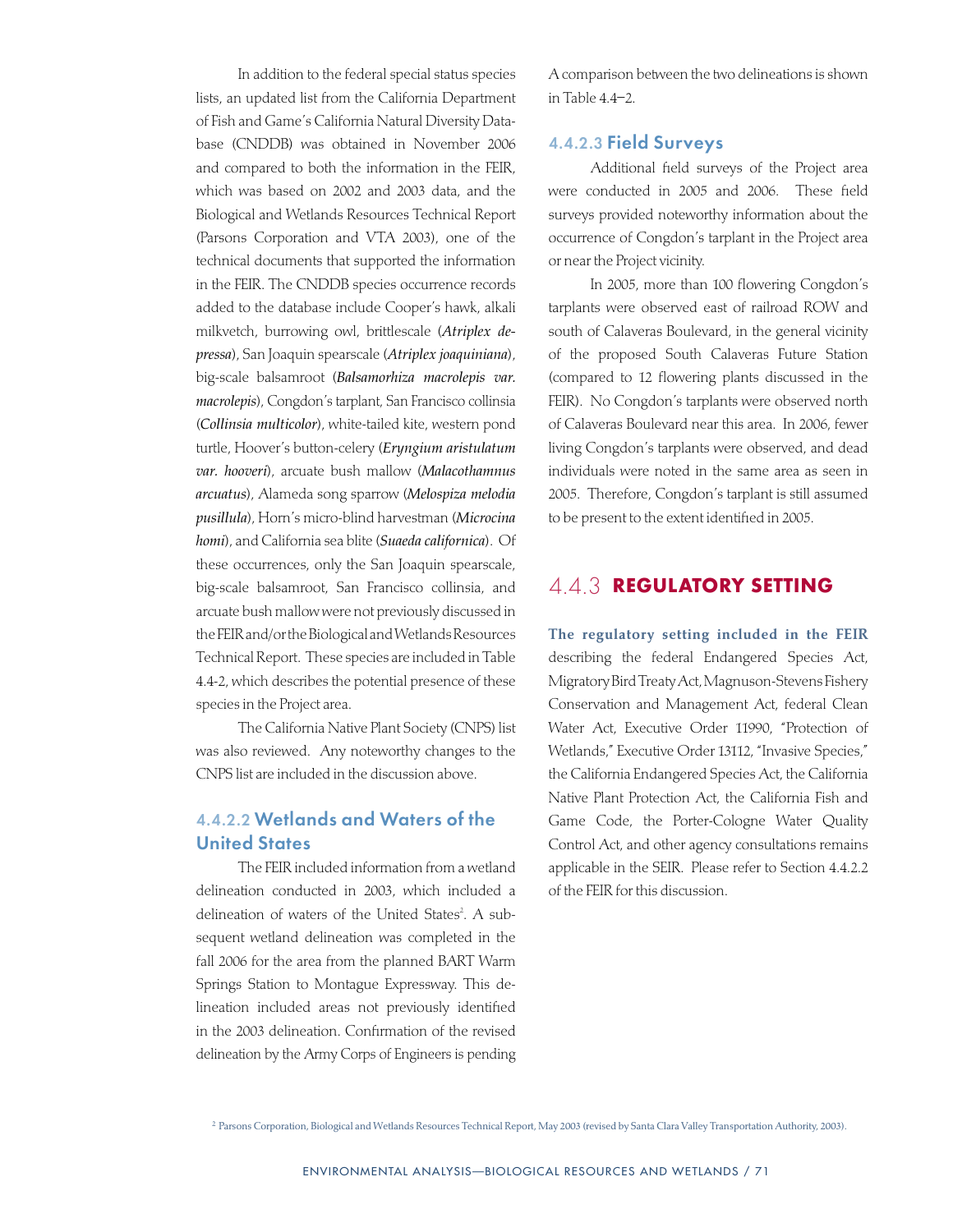### **TABLE 4.4-2:**

| Wetlands and Waters ot the United States in the Study Area           |                                                                                                                                                                                                                                             |              |             |                   |  |  |
|----------------------------------------------------------------------|---------------------------------------------------------------------------------------------------------------------------------------------------------------------------------------------------------------------------------------------|--------------|-------------|-------------------|--|--|
| <b>CREEKS, SIPHONS AND</b><br><b>DRAINAGE DITCHES IDENTIFIED</b>     | <b>CHARACTERIZATION</b>                                                                                                                                                                                                                     | <b>ACRES</b> |             |                   |  |  |
|                                                                      |                                                                                                                                                                                                                                             | <b>FEIR</b>  | <b>SEIR</b> | <b>DIFFERENCE</b> |  |  |
| Agua Caliente Creek/Line F-<br><b>Waters of the United States</b>    | Concrete-lined trapezoidal channel managed by<br>ACFCWCD crossing under UPRR mainline in<br>the NUMMI Railyard at Warm Springs.                                                                                                             | 0.00         | 0.01        | 0.01              |  |  |
| Agua Fria Creek/Line D-<br><b>Waters of the United States</b>        | Concrete-lined open box channel managed by<br>ACFCWCD crossing the UPRR mainline between<br>Mission Boulevard and East Warren Avenue                                                                                                        | 0.04         | 0.16        | 0.12              |  |  |
| Toroges Creek/Line C-<br><b>Waters of the United States</b>          | Concrete-lined and earthen trapezoidal channel<br>where it crosses the UPRR mainline; managed<br>by ACFCWCD.                                                                                                                                | 0.03         | 0.04        | 0.01              |  |  |
| Unnamed ditch draining to<br><b>Toroges Creek - Wetlands</b>         | Drainage ditch between VTA ROW and UPRR<br>mainline north of Toroges Creek /Line C.                                                                                                                                                         |              | 0.06        | 0.06              |  |  |
| Unnamed culvert/Line B-1 –<br><b>Waters of the United States</b>     | Earthen trapezoidal culvert; aboveground<br>where it crosses the railroad corridor on the<br>west and underground from that point east;<br>managed by ACFCWCD.                                                                              | 0.00         | 0.00        | 0.00              |  |  |
| Unnamed seasonal wetland north of<br><b>Scott Creek - Wetlands</b>   | Seasonal wetland within VTA ROW north of<br>Scott Creek                                                                                                                                                                                     |              | 0.01        | 0.01              |  |  |
| Unnamed culvert/Line B - Waters of the<br><b>United States</b>       | Earthen trapezoidal culvert managed by ACFCWCD<br>crossing railroad corridor approximately 2,150<br>feet north of Kato Road.                                                                                                                | 0.00         | 0.15        | 0.15              |  |  |
| Scott Creek/Line A - Waters of the<br><b>United States</b>           | Concrete-lined open box channel culvert crossing<br>under railroad corridor approximately 950 feet<br>north of Alameda-Santa Clara County line.<br>Under the ROW, creek widens into an earthen<br>vegetated ditch. Managed by ACFCWCD.      | 0.07         | 0.02        | <0.05>            |  |  |
| <b>Unnamed ditch near Dixon Landing</b><br>Road - Wetlands           | Drainage ditch paralleling railroad corridor<br>south of Dixon Landing Road.                                                                                                                                                                |              | 0.37        | 0.37              |  |  |
| Calera Creek - Waters of the United States                           | Concrete-lined box channel that terminates in<br>an underground sump on west side of railroad<br>corridor. Managed by SCVWD.                                                                                                                | 0.03         | 0.09        | 0.06              |  |  |
| Berryessa Creek - Waters of the<br><b>United States and Wetlands</b> | Concrete box culvert paralleling railroad corridor<br>on west from Calera Creek, crossing under ROW<br>north of UPRR Milpitas Yard and continuing<br>parallel to railroad corridor on east and at<br>Montague Expressway. Managed by SCVWD. | 0.11         | 0.87        | 0.76              |  |  |
| Unnamed ditches near Wrigley Creek-<br>Wetlands                      | Drainage ditches paralleling railroad corridor<br>north of Wrigley Creek crossing.                                                                                                                                                          |              | 0.48        | 0.48              |  |  |
| Wrigley Creek - Waters of the<br><b>United States and Wetlands</b>   | Earthen bottom channel crossing under railroad<br>corridor north of UPRR Milpitas Yard between<br>the Calaveras Boulevard and Abel Street<br>overcrossings. Managed by City of Milpitas.                                                    | 1.24         | 1.92        | 0.68              |  |  |
| <b>Unnamed ditches near Montague</b><br>Expressway - Wetlands        | Drainage ditches paralleling railroad corridor<br>managed by City of Milpitas.                                                                                                                                                              | 0.13         | 0.15        | 0.02              |  |  |
| Lower Penitencia Creek - Siphon                                      | Inverted siphon where Lower Penitencia Creek<br>crosses the railroad corridor, discharging into a<br>drainage ditch maintained by SCVWD.                                                                                                    | 0.00         | 0.00        | 0.00              |  |  |
|                                                                      |                                                                                                                                                                                                                                             |              |             |                   |  |  |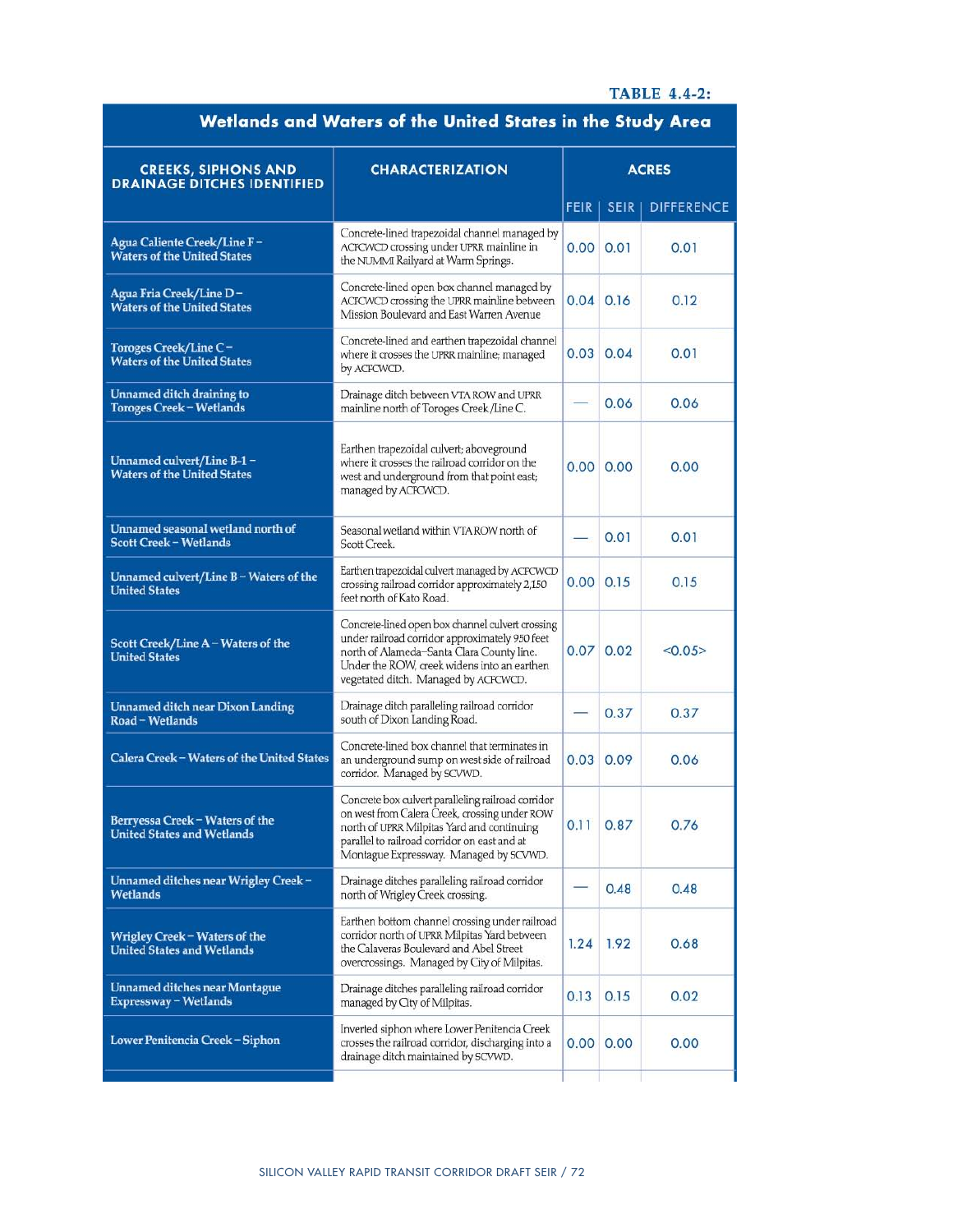| <b>CREEKS, SIPHONS AND</b><br><b>DRAINAGE DITCHES IDENTIFIED</b>                                                                                                                                                                                                                                           | <b>CHARACTERIZATION</b>                                                                                           |      | <b>ACRES</b>  |                   |  |  |  |
|------------------------------------------------------------------------------------------------------------------------------------------------------------------------------------------------------------------------------------------------------------------------------------------------------------|-------------------------------------------------------------------------------------------------------------------|------|---------------|-------------------|--|--|--|
|                                                                                                                                                                                                                                                                                                            |                                                                                                                   | FEIR | <b>SEIR</b>   | <b>DIFFERENCE</b> |  |  |  |
| Upper Penitencia Creek - Waters of the<br><b>United States</b>                                                                                                                                                                                                                                             | Well-defined bed and bank and well-developed<br>riparian woodland fringe where it borders<br>Berryessa Road.      |      | $0.28$ 0.28   | 0.00              |  |  |  |
| <b>Coyote Creek-Waters of the United States</b>                                                                                                                                                                                                                                                            | Natural perennial stream managed by SCVWD<br>with rich riparian woodland to the east of the<br>Berryessa Station. |      | 0.72 0.72     | 0.00              |  |  |  |
| Lower Silver Creek-Waters of the<br>United States <sup>2</sup>                                                                                                                                                                                                                                             | Excavated perennial stream managed by SCVWD<br>and programmed for enlargement and habitat<br>restoration.         |      | $0.02 \ 0.02$ | 0.00              |  |  |  |
| <b>TOTAL</b>                                                                                                                                                                                                                                                                                               |                                                                                                                   | 2.67 | 5.35          | 2.68              |  |  |  |
| <b>NOTES:</b><br>ACFCWD = Alameda County Flood Control and Water Conservation District<br>SCVWD = Santa Clara Valley Water District<br><sup>1</sup> Rounded to two decimal places.<br><sup>2</sup> BART would be in a tunnel passing beneath Lower Silver Creek. No impacts to this creek are anticipated. |                                                                                                                   |      |               |                   |  |  |  |



Unnamed ditch south of Dixon Landing Road looking south

# 4.4.4 PROJECT IMPACTS AND MITIGATION MEASURES

This section includes a discussion of permanent impacts to biological resources and wetlands. Temporary impacts due to construction of the Project are included in Section 4.18.5.3.

Special Status Species and Critical Habitat. As mentioned above, the Project area contains one

of the six constituent elements of critical habitat, as it includes freshwater migration corridors in Upper Penitencia and Coyote creeks. The Project area does not include appropriate habitat for spawning and rearing, estuarine areas, or marine areas.

Source: Jones and Stokes, 200d

The Project would result in minor impacts to critical habitat for the threatened central California coast steelhead in Upper Penitencia Creek where BART crosses the creek on an aerial structure and where a roadway crosses the creek to access the Berryessa Station (also see Design Change #23 below). The FEIR states that pilings and bridge footings would be placed outside of aquatic/riparian habitat to the maximum extent practicable to avoid impacts to riparian habitat and steelhead fisheries. However, with implementation the Army Corps of Engineer's Upper Penitencia Creek Flood Control Project, which will widen the creek near the Berryessa Station, it would be necessary to have columns within the channel to support both the BART aerial structure and the roadway overpass. These columns would not impede adult or juvenile migration within the channel or result in any other adverse modification of critical habitat functions for the central California coast steelhead. Impacts and mitigation measures applicable to wetlands, waters of the United States, and riparian areas due to construction of the aerial and roadway structures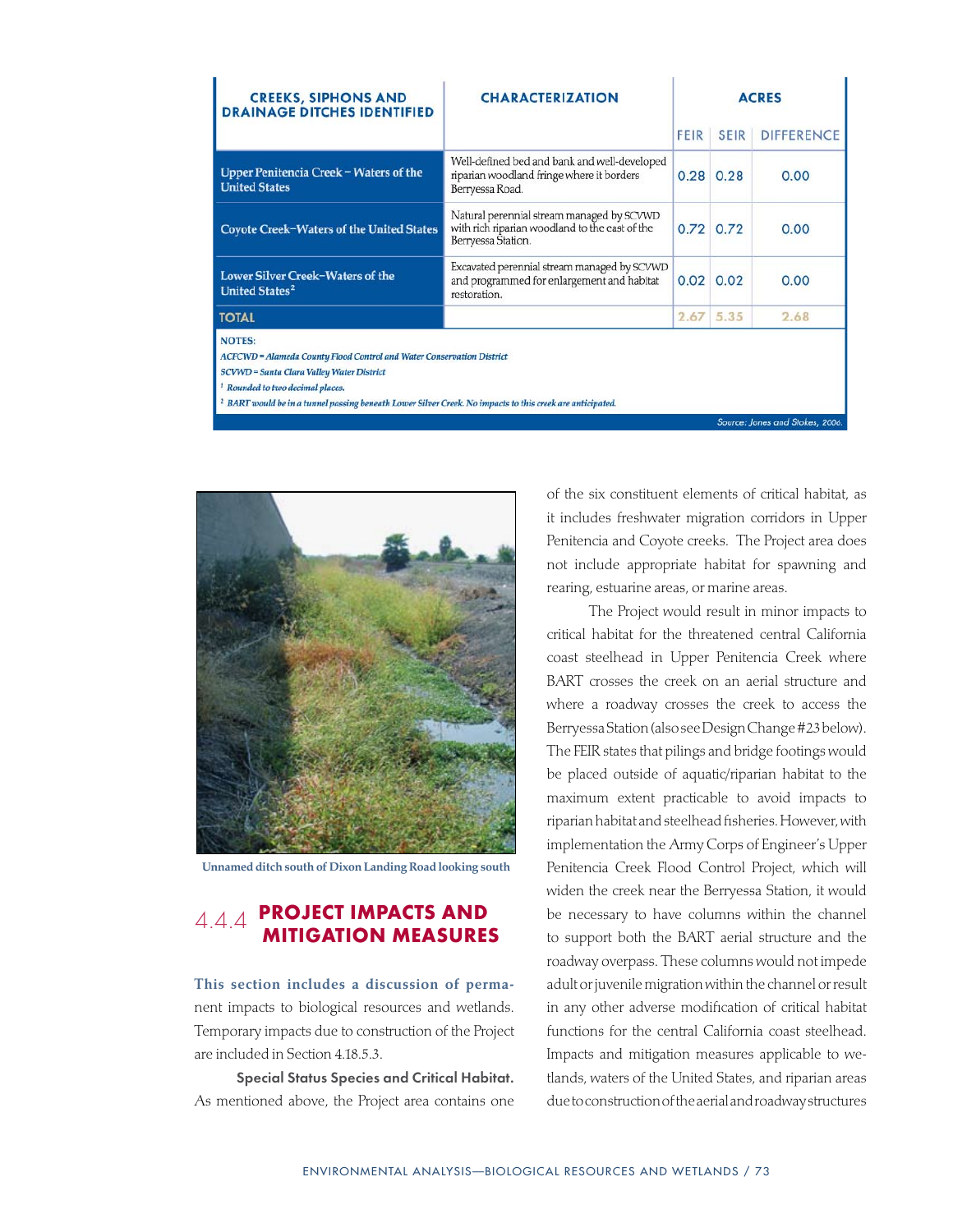and other Project features are discussed below. Elsewhere at the Berryessa Station, the 150-foot riparian setback as described in the FEIR remains applicable.

Impacts to Congdon's tarplant may be greater than that described in the FEIR due to the difference in the number of living plants identified in the 2002 and 2005 surveys (12 and 100, respectively). Mitigation will be implemented to reduce any temporary or permanent impacts to Congdon's tarplant, as follows:

### <sup>n</sup> **MITIGATION MEASURE:**

Replacement of Congdon's Tarplant. VTA will design all facilities to avoid temporary and permanent impacts to Congdon's tarplant to the maximum extent practicable. If avoidance is not feasible, a focused botanical survey will be conducted by a qualified plant biologist to ascertain the presence or absence of the species in the Project area during the initial blooming period (August) that occurs prior to the construction. VTA will mitigate the permanent loss of Congdon's tarplants at a minimum ratio of 1:1 (replacement plants: lost plants), or at a ratio determined in consultation with resource agency personnel. VTA will also mitigate in accordance with the California Native Plant Society's recommended measures for mitigating impacts to Congdon's tarplant, as follows:

- $\Box$  To replace plants, seeds from plants within the area of impact will be collected and stored during the month of August or September prior to construction beginning. As the blooming period lasts until November, the affect of pruning flowering heads to obtain seed will allow the plant to repeat flower and seed production before the end of the blooming period and thereby lessen or avoid a temporal loss before Project work and reseeding occurs.
- $\Box$  The seed will be applied as a component of the revegetation mix within the impact area for any temporary impacts and within a proposed replace ment area for permanent impacts. The replacement area will be determined in consul- tation with resource agency personnel. Revegetation should be accomplished by hydro seeding prior to the start of the rainy season in areas.
- $\Box$  The success of the reseeding will be monitored during the blooming period in the year following revegetation. The criteria for reseeding success will be that the species is found to be occurring throughout the reseeded areas. If unsuccessful, seed will be collected and sown in the unsuccessful areas prior to the rainy season that year.



Fremont wye looking southwest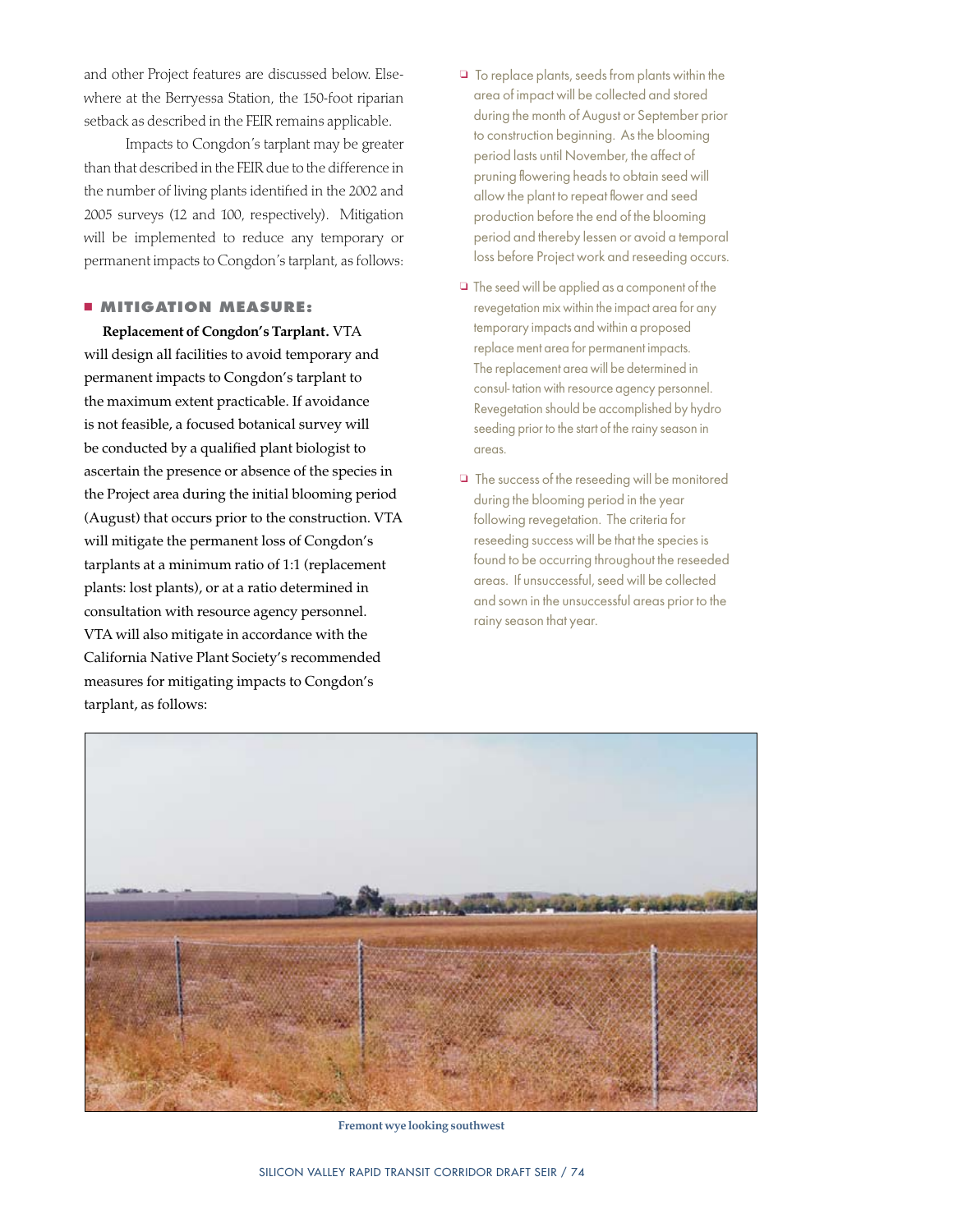- $\Box$  The success of the reseeding will also be monitored during the blooming period in the second year following revegetation. If seeding of previously unoccupied habitat is successful, mitigation will be deemed successful and no additional monitoring will be required. If unsuccessful, the area will be deemed as unsuitable habitat due to an apparent subtle difference in soil characteristics. In this case, revegetation of additional areas, determined in consultation with resource agency personnel, and an additional two years of monitoring will be conducted.
- **D** If mowing of any revegetation area is proposed, it should be conducted prior to May 15 in order to allow sufficient time for flowering and seed set. Mowing should not be lower than six inches in order to minimize removal of tarplant foliage prior to flowering.



Berryessa Creek looking east

Wetlands and Waters of the United States.

The revised wetland delineation completed in the fall of 2006 identified an additional 2.68 acres of wetlands and waters of the United States compared to the information presented in the FEIR (Table 4.4–2). Of this additional acreage, 0.92 acres is attributed to drainage ditches running along the railroad corridor that were not previously identified (see photo). An additional 0.76 acres is attributed to the design change at Berryessa Creek where a larger area would be impacted by construction of a multi-cell box culvert (see below). As mentioned above, confirmation of the revised delineation by the Army Corps of Engineers is pending. For impacts to wetlands and waters of the United States due to the Project, the following mitigation measure replaces the information in the FEIR:

#### **E MITIGATION MEASURE:**

Replacement of Wetlands and Waters of the United States. VTA will design all Project facilities to avoid temporary and permanent impacts to wetlands and waters of the United States to the maximum extent practicable. If avoidance is not feasible, VTA will mitigate the permanent loss of wetlands at a minimum 2:1 ratio (replacement area: loss area) and the temporary loss of wetlands at a minimum 1:1 ratio, or at higher ratios determined in consultation with resource agency personnel. Permanent and temporary impacts to waters of the United States will be mitigated at minimum 1:1 ratio, or at a higher ratio determined in consultation with resource agency personnel. Mitigation will be on-site and in-kind to the maximum extent practicable. If mitigation cannot be accommodated entirely on-site, VTA will investigate other mitigation opportunities in coordination with resource agency personnel within the impacted watershed, if possible. A qualified biologist, in coordination with resource agency personnel, will prepare a mitigation and monitoring plan for impacts to wetlands and waters of the United States due to the Project. Alternatively, VTA may purchase credits in an approved mitigation bank.

#### Design Change 3. Locomotive Wye (Fremont).

The FEIR includes an optional site for a locomotive wye in Fremont on the west side of the railroad ROW, approximately 0.8 mile south of East Warren Avenue. This site was previously identified as nonnative grasslands with the potential for Congdon's tarplant. It was also identified as potential western burrowing owl habitat (see photo). During the Preliminary Engineering design phase, discussions with UPRR determined that the Fremont wye location is unacceptable due to the distance of the location from the UPRR Milpitas Yard. Therefore, the Fremont wye location option is eliminated. Any impacts previously identified in the FEIR to nonnative grasslands, Congdon's tarplant, and western burrowing owls at this site no longer apply.